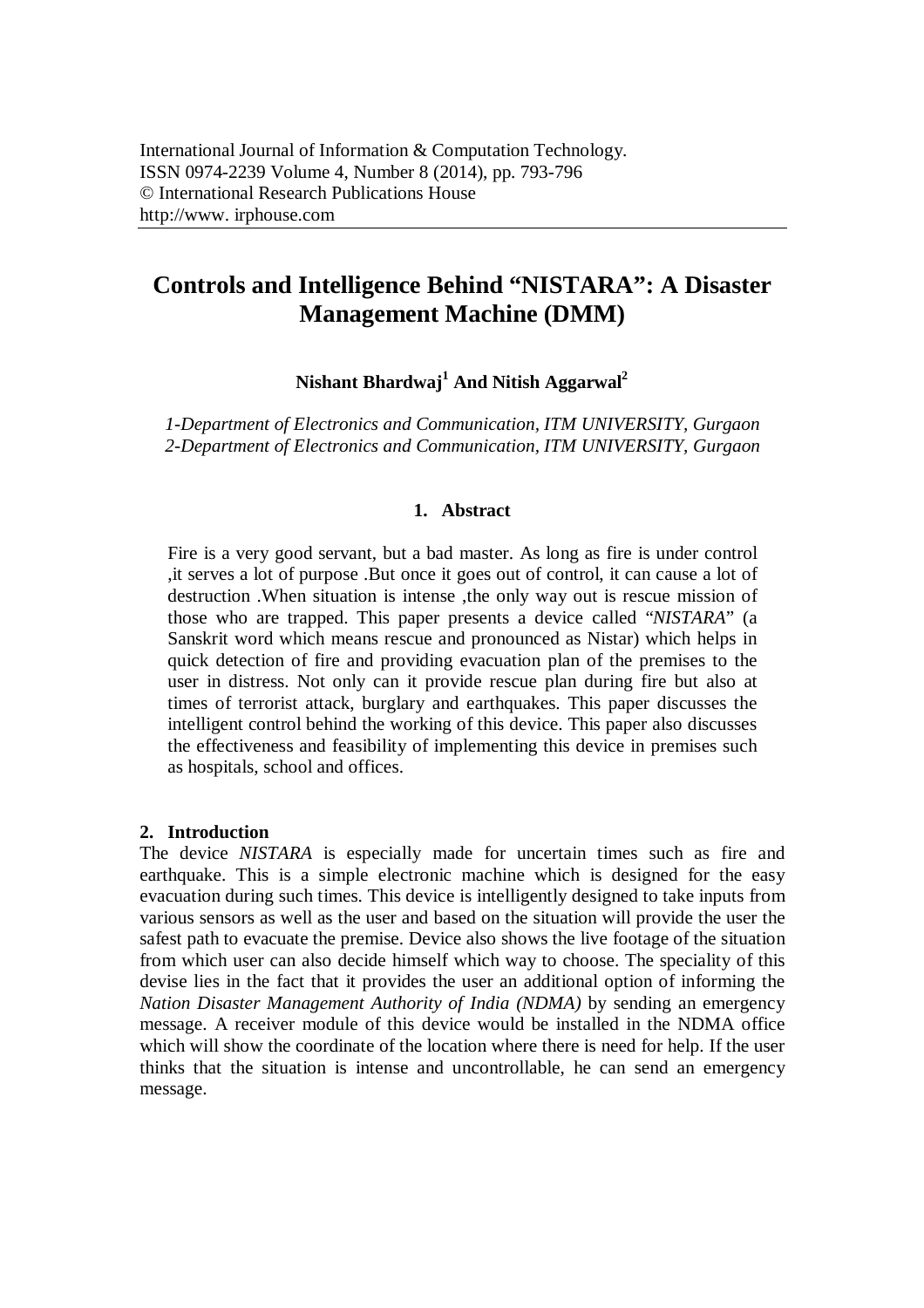# **3. Design concept**

There are two inbuilt sensors in this device for sensing fire and earthquake. The seismic sensor is for sensing the earthquake and the thermal sensor for sensing the fire hazard. These two sensors are in direct control of the controller and would be on for all the time by the help of an internal battery. If any of the sensors will sense any activity for which they are designed, they will activate the alarm. Now when the user wants to use this device, he can press the switch which will switch on the cameras installed for live footage of the event. This can also bring footage from the already installed cameras (CCTV) in the facility, for monitoring purposes. The device will use a screen or a computer to show the live footage of the building. This device will also calculate the safest evacuation route of the building based on already stored protocols. Safest route will be shown on the computer/screen beside the live footage for the user to take decision himself. The evacuation map would be beneficial for the visitors of the building who barely know the place.



**Figure.1** this figure shows the block diagram of the working of NISTARA

# **4. Circuit and Construction**

Microcontroller –The Microcontroller used here is AT89S52. It is a highperformance, low-power CMOS 8-bit microcontroller with 8K bytes of in-system programmable Flash memory. The device is built using Atmel's high-density and non-volatile memory technology, and is compatible with the industry-standard 80C51 instruction set and pinout. The on-chip Flash memory allows the program to be reprogrammed by a conventional non-volatile memory programmer.The pin connections are as follow:

- 1. Pin 1 to 8 of Microcontroller is connected to Voice recognition system.
- 2. Fire and Seismic sensor are connected to pin 1 and 2 respectively.
- 3. Pin 11 is connected to the Transmitter module
- 4. Pin 13 is connected to a Switch
- 5. Power supply on pin 20,31 and 40
- 6. Pin 22 is connected to Camera
- 7. Pin 21 is connected to an Alarm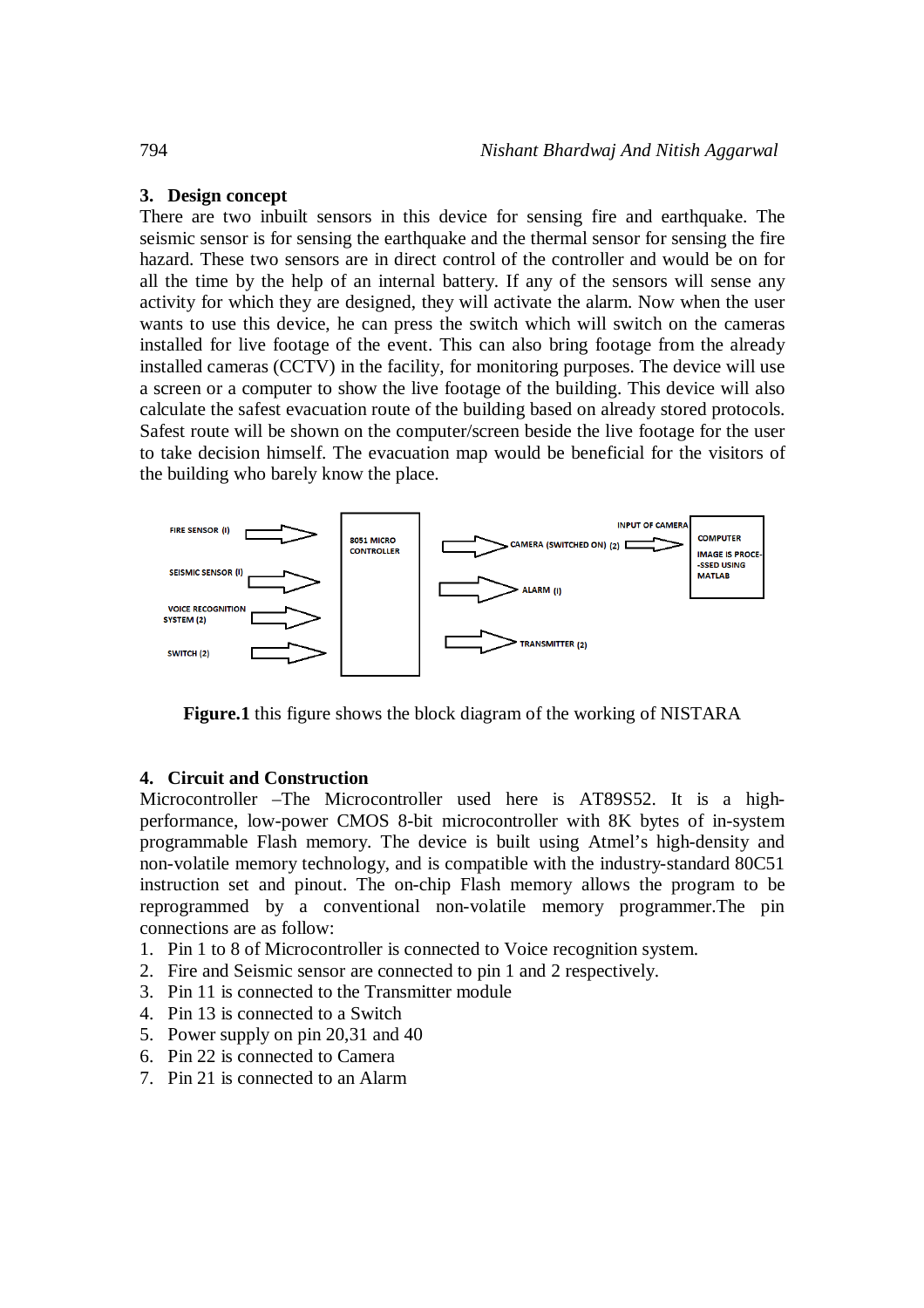

**Figure 2.** This is the circuit diagram of NISTARA

**Voice recognition system**: It is HM2007 IC based device. The speech recognition system is a completely assembled and easy to use programmable speech recognition circuit. Programmable, in the sense that you train the words (or vocal utterances) you want the circuit to recognize.

**Transreceiver:** It will be used to transmit instant message to NDMA (Nation Disaster Management Authority of India) as to get instant help or rescue. This High Speed CC2500 Based Wireless module is a plug and play replacement for the wired Serial Port (UART) supporting baud rates up to 38400.The receiver module of this device will be installed in NDMA office(for example) as shown in the figure 3.